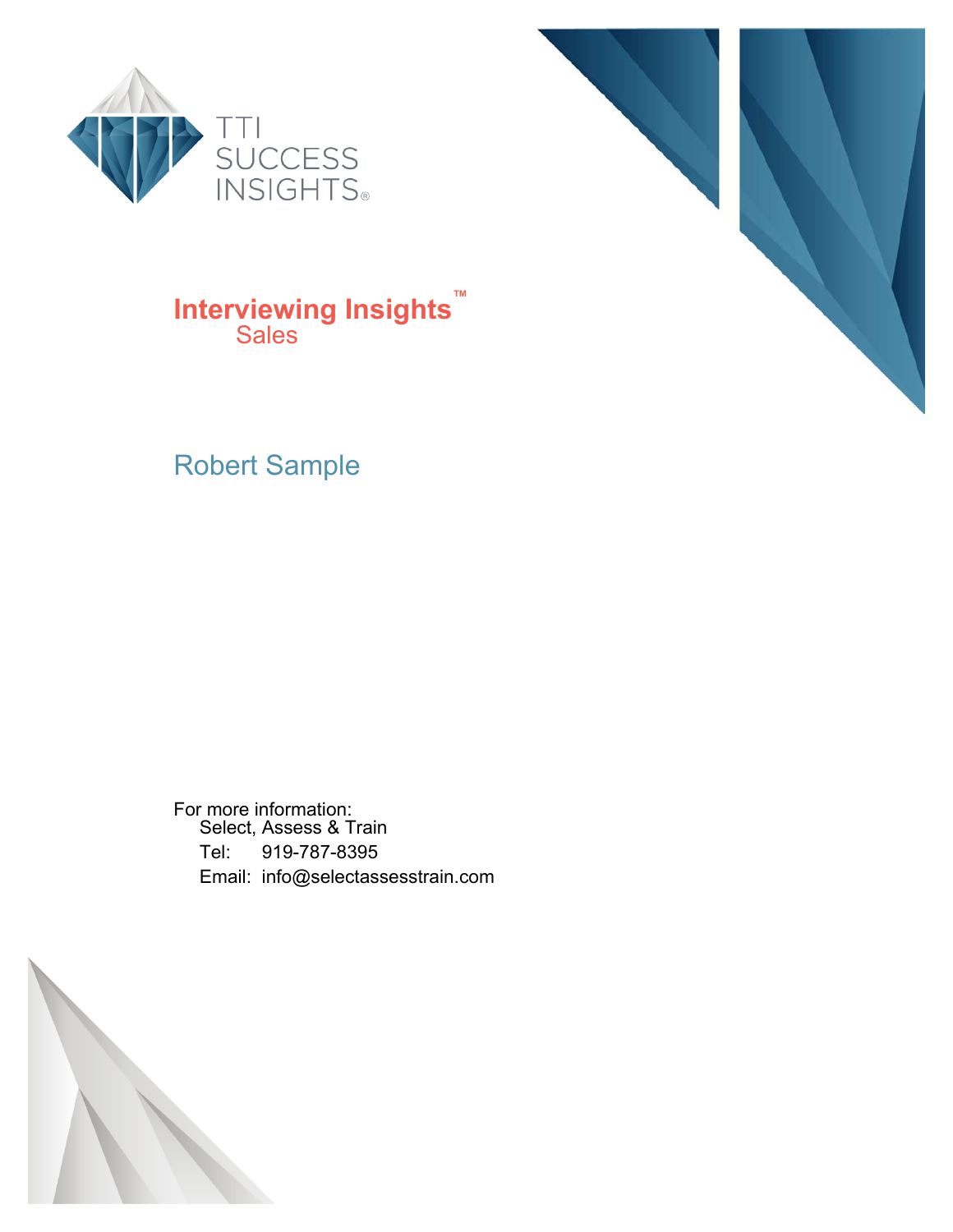





#### **Behavioral research suggests that the most effective people are those who understand themselves, both their strengths and weaknesses, so they can develop strategies to meet the demands of their environment.**

A person's behavior is a necessary and integral part of who they are. In other words, much of our behavior comes from "nature" (inherent), and much comes from "nurture" (our upbringing). It is the universal language of "how we act," or our observable human behavior.

#### **In this report we are measuring four dimensions of normal behavior. They are:**

- how you respond to problems and challenges.  $\bullet$
- how you influence others to your point of view.  $\bullet$
- how you respond to the pace of the environment.  $\bullet$
- how you respond to rules and procedures set by others.  $\bullet$

This report analyzes behavioral style; that is, a person's manner of doing things. Is the report 100% true? Yes, no and maybe. We are only measuring behavior. We only report statements from areas of behavior in which tendencies are shown. To improve accuracy, feel free to make notes or edit the report regarding any statement from the report that may or may not apply, but only after checking with friends or colleagues to see if they agree.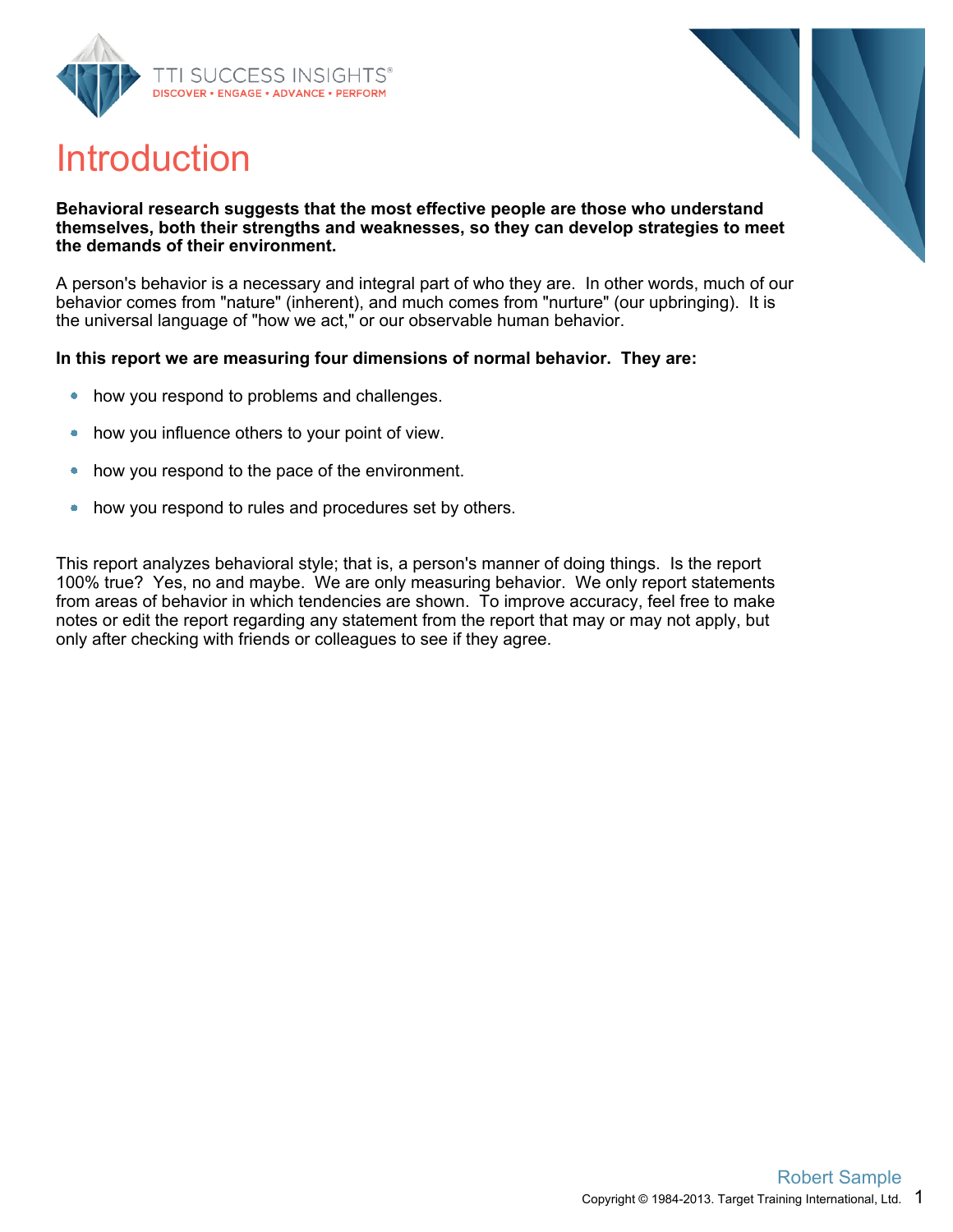

### Sales Characteristics

Based on Robert's responses, the report has selected general statements to provide a broad understanding of his sales style. This section highlights how he deals with preparation, presentation, handling objections, closing, and servicing. The statements identify the natural sales style he brings to the job. Eliminate or modify any statement that is not true based on sales training or sales experience.

Robert prefers to sell new, innovative products or services. In fact, he often uses creative ways to sell his products or services. Inclined to talk smoothly, readily and at length, he loves the opportunity to verbalize. Sales presents an opportunity for him to use this great attribute. He may be seen as somewhat impulsive. He likes new products and often is the first in his neighborhood to buy the latest things. He becomes highly excited about what influences him. He usually displays this emotion when he is attempting to influence people. Socially and verbally aggressive, he loves to meet strangers and begin conversations. This is a great attribute when new territory is opened, or new accounts are dictated by business conditions. He prefers to sell a new client on himself first rather than his product or service. This reflects his natural approach. When he buys, he also prefers to be sold in this manner. Detail work is not Robert's forte. He enjoys "people over things" and may procrastinate when faced with time-consuming, detail work. He prefers to be evaluated on his results, not the paper work.

Robert depends on his prospects to trust his judgment in recommending his products or services. Not all prospects are as trusting and some will want facts and data to support his judgment. He experiences difficulty in telling a prospect that he doesn't have the answer to the prospect's objections. His natural sales style attempts to answer the objections even if he lacks the proper data to do so. He would rather take the risk than admit failure. He may use sales aids with his presentation. His usage sometimes depends on his ability to be organized; that is, he occasionally forgets to replenish his supply of sales aids or feels he can verbalize the presentation without them. If he gets into one of his "oversell" modes, he may cause the objections to be raised. However, he will welcome the objections and answer them to the best of his ability. Robert may not answer objections completely. He often treats them lightly and may "tap dance" around the objections or use sales puffery to answer them. He welcomes the objections that prospects raise. This provides an opportunity to meet a challenge and share more of his knowledge.



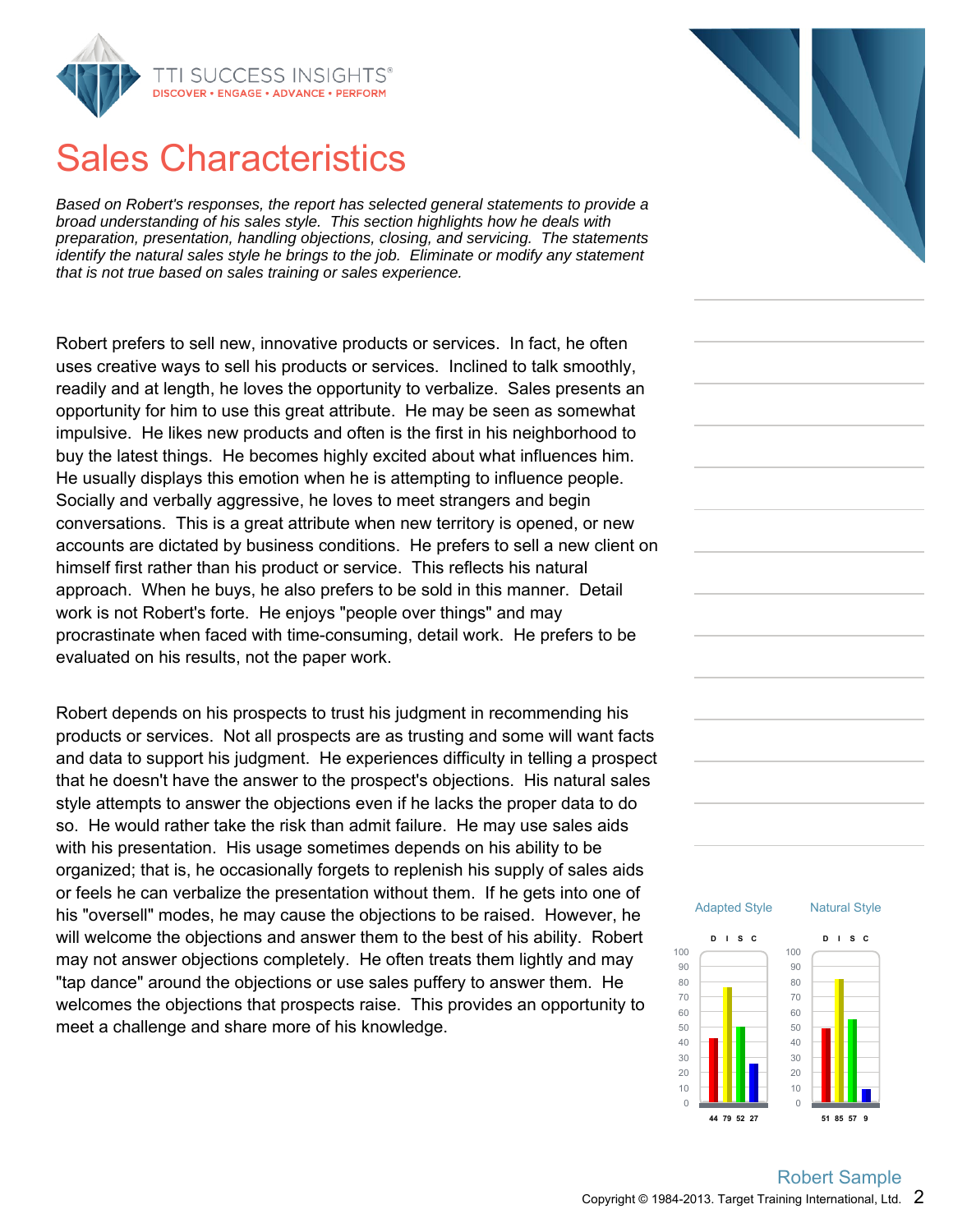

### Sales Characteristics Continued

Robert's listening skills may cause him to miss some closing opportunities. He may be thinking about what he is going to say next and miss the buying signal. If given the choice, he would prefer to sell a new account instead of servicing an old account. This is especially true if the old account has little potential or requires sufficient facts and data to support their purchase decisions. He probably has several favorite closes. He needs to evaluate the way he is using them and if they are appropriate to the sales situation. He can be guilty of overservicing the accounts he feels are personal friends. To him, friendship is important and he may overlook certain requests to maintain the friendship. Sometimes he tries too hard to accommodate the buyer with service. He will resent his effort if the account doesn't live up to its potential. He would rather make a social visit instead of a service visit. The social visit meets his need to be friendly and outgoing, while the service visit requires special effort if customers don't buy more products or services.



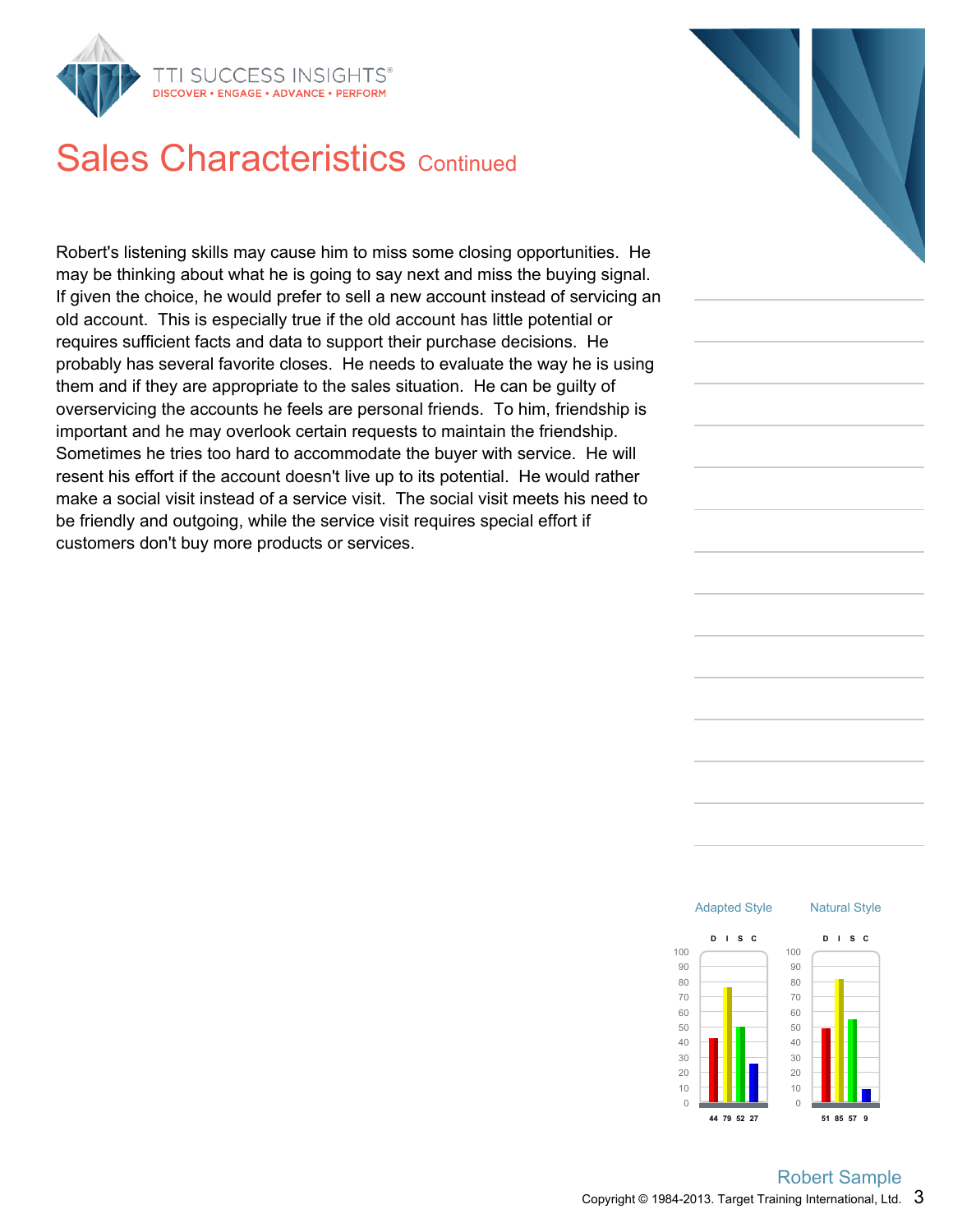

## Ideal Environment

This section identifies the ideal work environment based on Robert's basic style. People with limited flexibility will find themselves uncomfortable working in any job not described in this section. People with flexibility use intelligence to modify their behavior and can be comfortable in many environments. Use this section to identify specific duties and responsibilities that Robert enjoys and also those that create frustration.

- Freedom from control and detail.  $\bullet$
- Assignments with a high degree of people contacts.  $\bullet$
- Democratic supervisor with whom he can associate.  $\bullet$
- Forum for his ideas to be heard.  $\bullet$
- Work with a results-oriented team.
- Needs difficult assignments.  $\bullet$



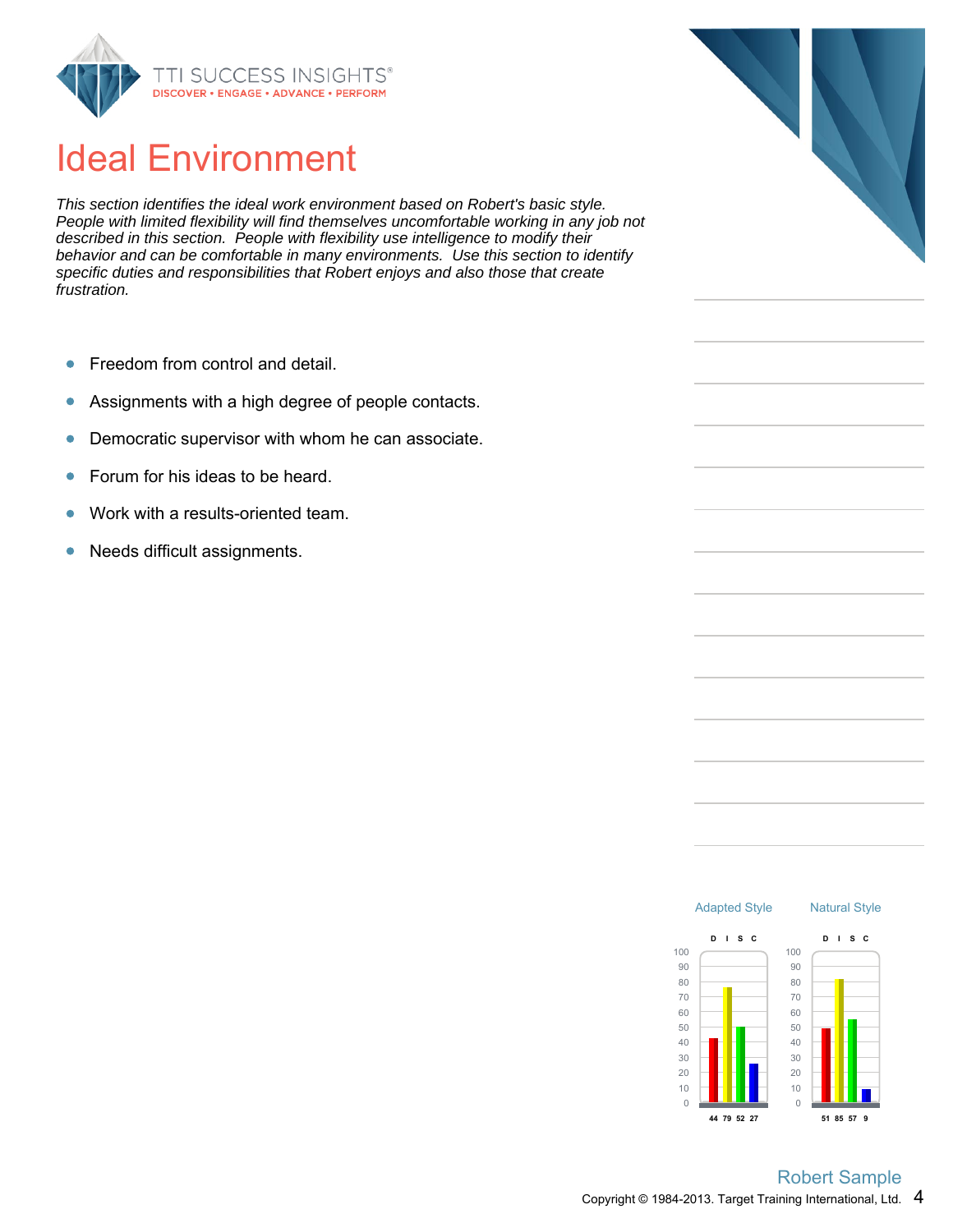

## Value to the Organization

This section of the report identifies the specific talents and behavior Robert brings to the job. By looking at these statements, one can identify his role in the organization. The organization can then develop a system to capitalize on his particular value and make him an integral part of the team.

- $\bullet$ Accomplishes goals through people.
- Motivates others towards goals.  $\bullet$
- Verbalizes his feelings.  $\bullet$
- Inner-directed rather than tradition-directed--brings fresh ideas for solving  $\bullet$ problems.
- Bottom line-oriented.  $\bullet$
- Pioneering.  $\bullet$
- Team player.  $\bullet$
- Creative problem-solving.  $\bullet$
- $\bullet$ Negotiates conflicts.



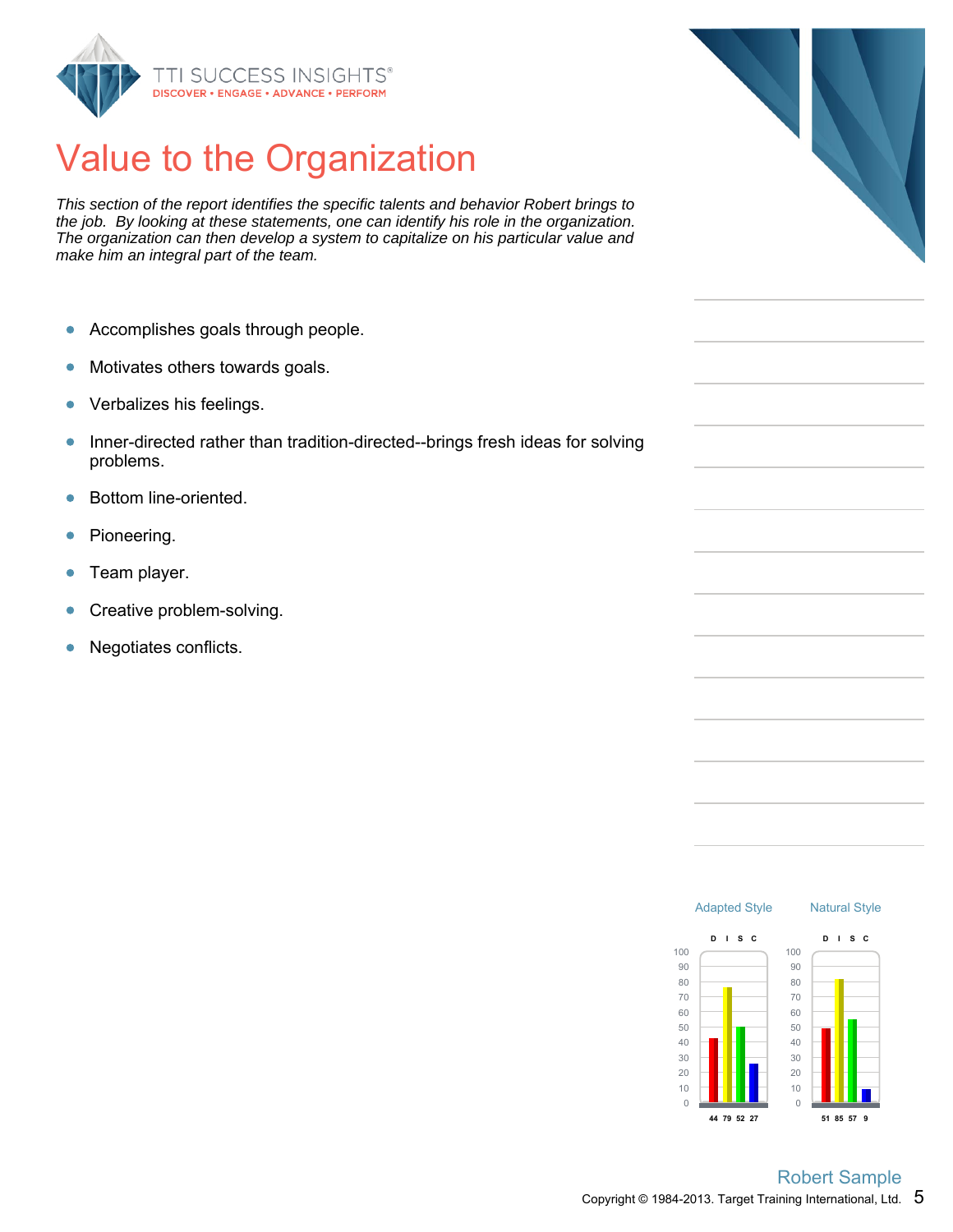

## Interview Questions

- 1. What is the most appealing aspect of selling?
- 2. What is the least appealing aspect of selling?
- 3. Describe your career goals:
- 4. How do you plan to achieve these goals?
- 5. What factor do you feel may hinder your success?
- 6. List the personal goals you would like to achieve:
- 7. What do you expect from your manager?

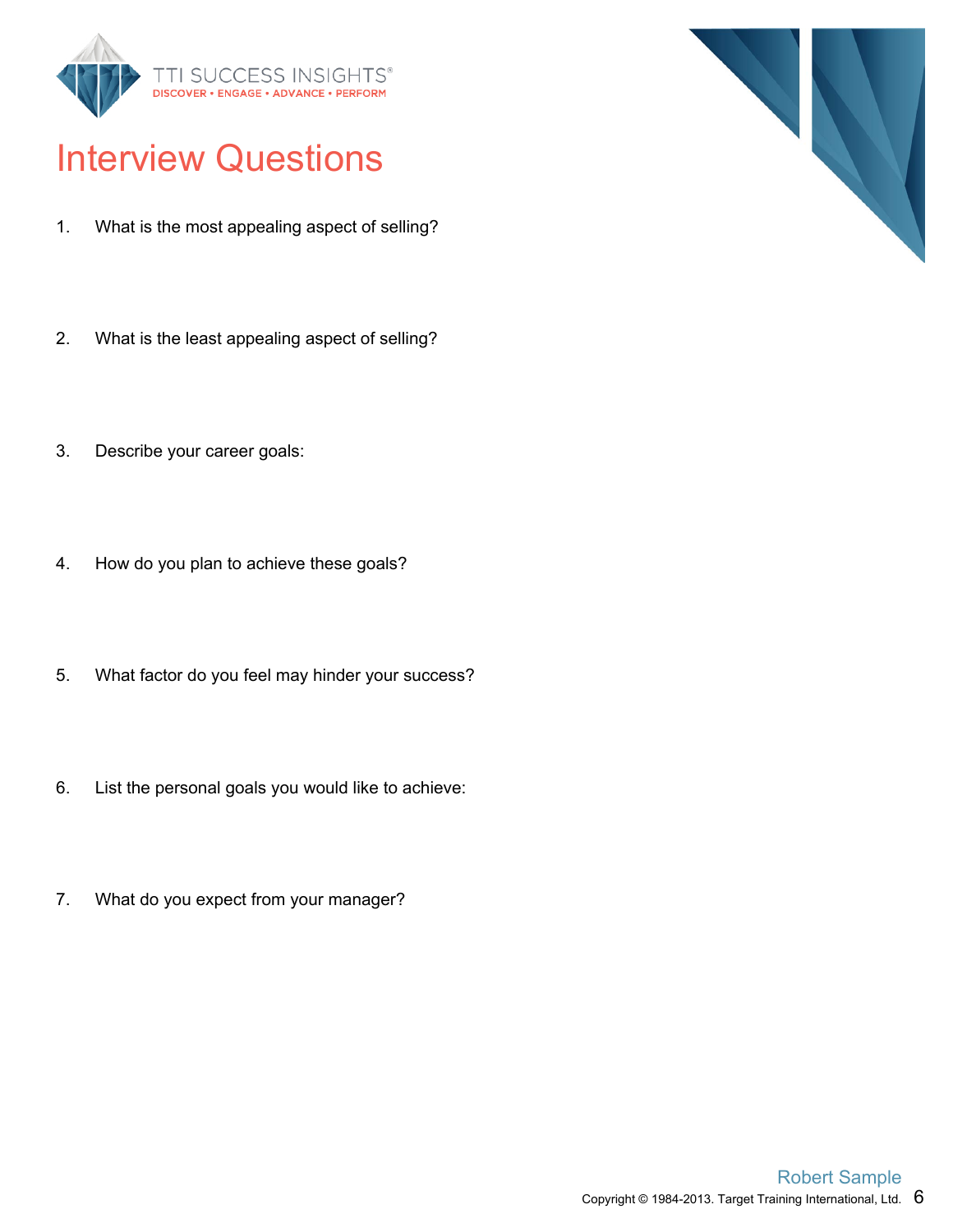

# Style Insights<sup>®</sup> Graphs



#### Adapted Style

**Graph I**

#### Natural Style

**Graph II**

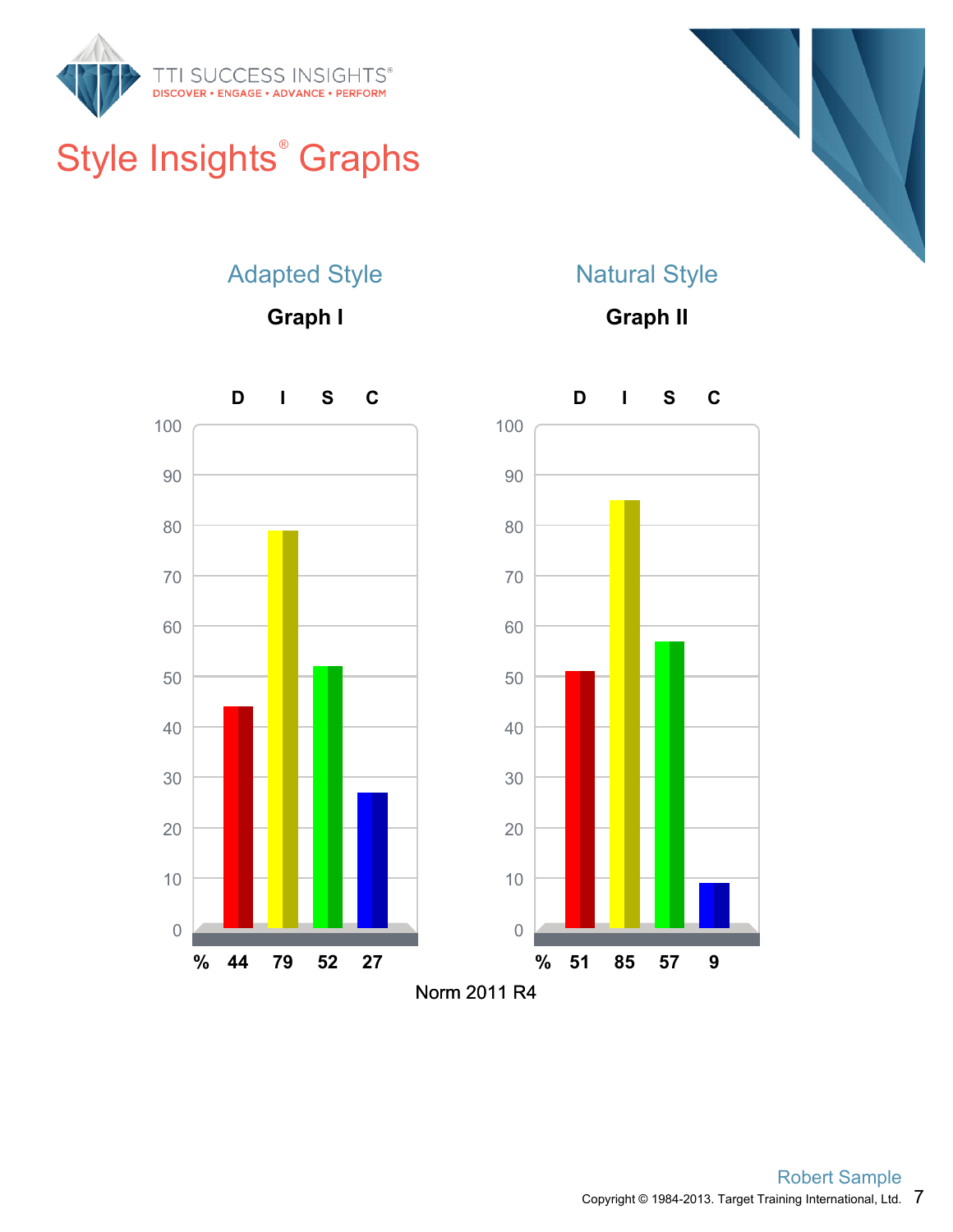



# The Success Insights<sup>®</sup> Wheel

The Success Insights® Wheel is a powerful tool popularized in Europe. In addition to the text you have received about your behavioral style, the Wheel adds a visual representation that allows you to:

- View your natural behavioral style (circle).  $\bullet$
- View your adapted behavioral style (star).  $\bullet$
- $\bullet$ Note the degree you are adapting your behavior.
- $\bullet$ If you filled out the Work Environment Analysis, view the relationship of your behavior to your job.

Notice on the next page that your Natural style (circle) and your Adapted style (star) are plotted on the Wheel. If they are plotted in different boxes, then you are adapting your behavior. The further the two plotting points are from each other, the more you are adapting your behavior.

If you are part of a group or team who also took the behavioral assessment, it would be advantageous to get together, using each person's Wheel, and make a master Wheel that contains each person's Natural and Adapted style. This allows you to quickly see where conflict can occur. You will also be able to identify where communication, understanding and appreciation can be increased.